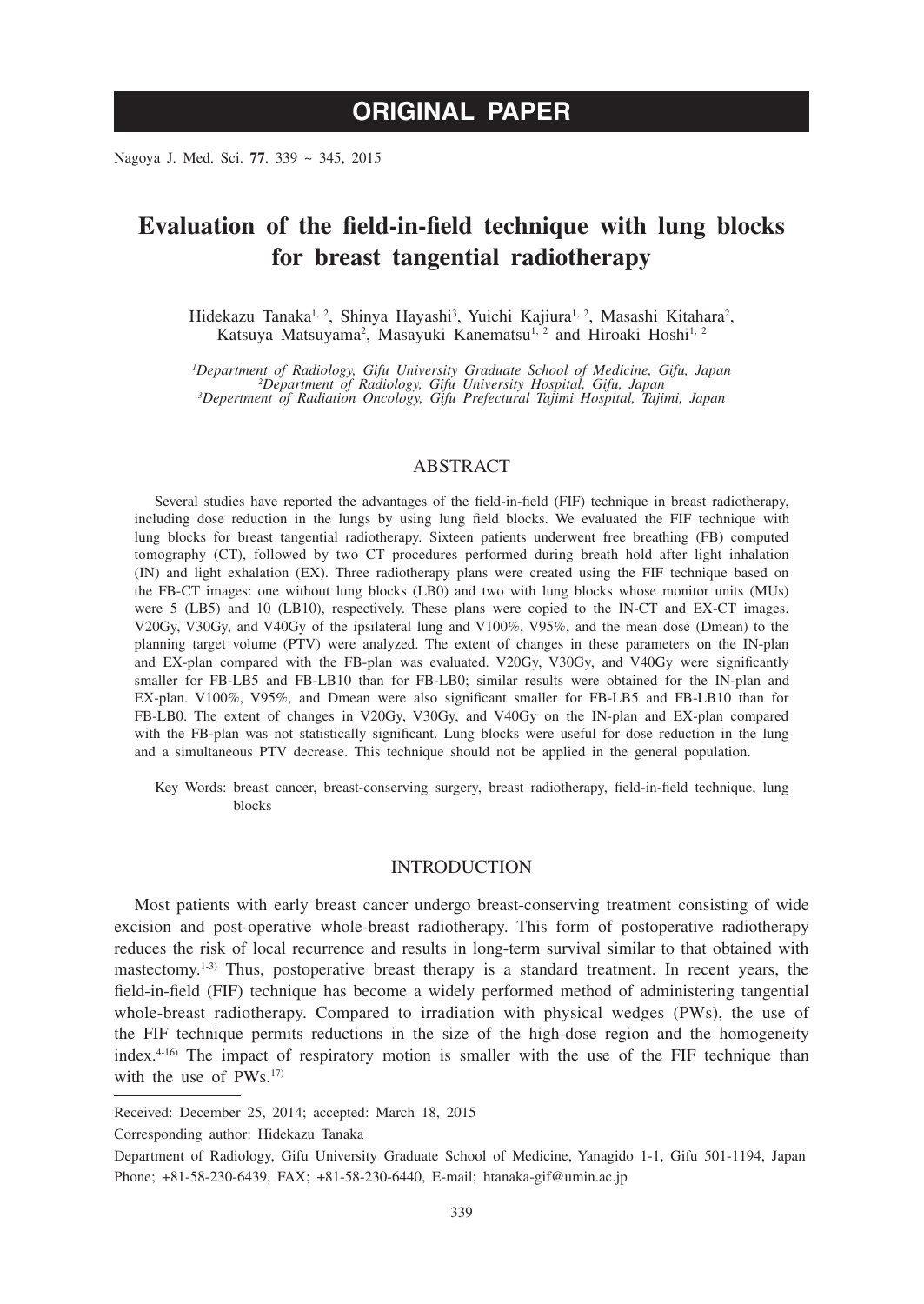Hidekazu Tanaka *et al.*

The methods used for the FIF technique differed in previous reports. Several authors reported the advantages of lung-blocked subfields, which help to reduce the dose received by the lungs.18-19) However, the use of multileaf collimators (MLCs) to block the lungs also results in blockade of some parts of the planning target volume (PTV). This could decrease the doses delivered to the PTV. Moreover, it is unclear how the impact of lung blocks is affected by respiratory motion. We evaluated the utility of lung blocks and the impact of respiratory motion in breast tangential radiotherapy using the FIF technique.

## MATERIALS AND METHODS

This planning study included 16 patients with early-stage breast cancer, including 9 patients with right-sided cancer and 7 patients with left-sided breast cancer. Institutional review board approval was waived because this study was a simulation study and a part of routine clinical practice. The median patient age was 54 years (range, 45–69). All patients had undergone breast-conserving surgery.

Computed tomography (CT) images were obtained using a scanner with 16 detector arrays (LightSpeed Xtra; GE Healthcare, Waukesha, WI, USA) while patients were in the supine position on a breast board with both arms positioned above their heads. Scanning was performed in 2.5-mm slices from the clavicle to the mid-abdomen during free breathing (FB). After acquisition of the FB-CT data set, 2 additional CT scans were obtained during a held breath after light inhalation (IN) and light exhalation (EX). All CT images were transferred to a computer with Eclipse External Beam Planning 8.6 software (Varian Medical Systems Palo Alto, CA, USA). The IN-CT and EX-CT images were individually fused with the FB-CT images. The remaining whole breast was contoured as the clinical target volume. The PTV was constructed by adding 5-mm margins and removing 5-mm of the build-up region from the skin surface of the breast. Each patient's plan was normalized to a reference point at the interface of the breast and pectoralis major muscle at the level of the nipple. A 6-MV energy photon beam was used. The prescribed dose was 50 Gy in 25 fractions. The dose calculation algorithm used was the analytic anisotropic algorithm.

The method used to create the FIF plan was reported previously.<sup>20)</sup> Two opposed tangential fields were created without PWs, and the gantry angles were optimized on FB-CT. The medial field was copied as the first subfield. On the beam's eye view, the MLCs were set to block the dose level at  $1-2\%$  lower than the maximum dose (Fig. 1). Then, dose calculation was performed. The beam weight of this subfield was increased until the dose cloud disappeared. Second, the lateral main field was copied as the second subfield. The MLCs were set to block the dose level at 2–3% lower than the dose blocked at the first subfield. Dose calculation was performed again, and the beam weight of this subfield was increased until the dose cloud disappeared. Finally, the medial main field was copied again as the third subfield. The MLCs were set to block the dose level at 2–3% lower than the dose blocked at the second subfield. After recalculation of the dose, the beam weight of this subfield was increased until the dose cloud disappeared. The MLCs were not allowed to block within 1 cm of the reference point. In this study, the lateral main field was copied again as the fourth subfield, which blocked the lung area (Fig. 2). Three radiotherapy plans with lung block subfield monitor unit (MU) values of 0, 5, and 10 (FB-LB0, FB-LB5, and FB-LB10, respectively) were created. After copying these fields on the IN-CT and EX-CT images for each patient, dose calculation was performed by inputting the same number of MU values as used for the FB-plan (IN-LB0, IN-LB5, IN-LB10, EX-LB0, EX-LB5, and EX-LB10).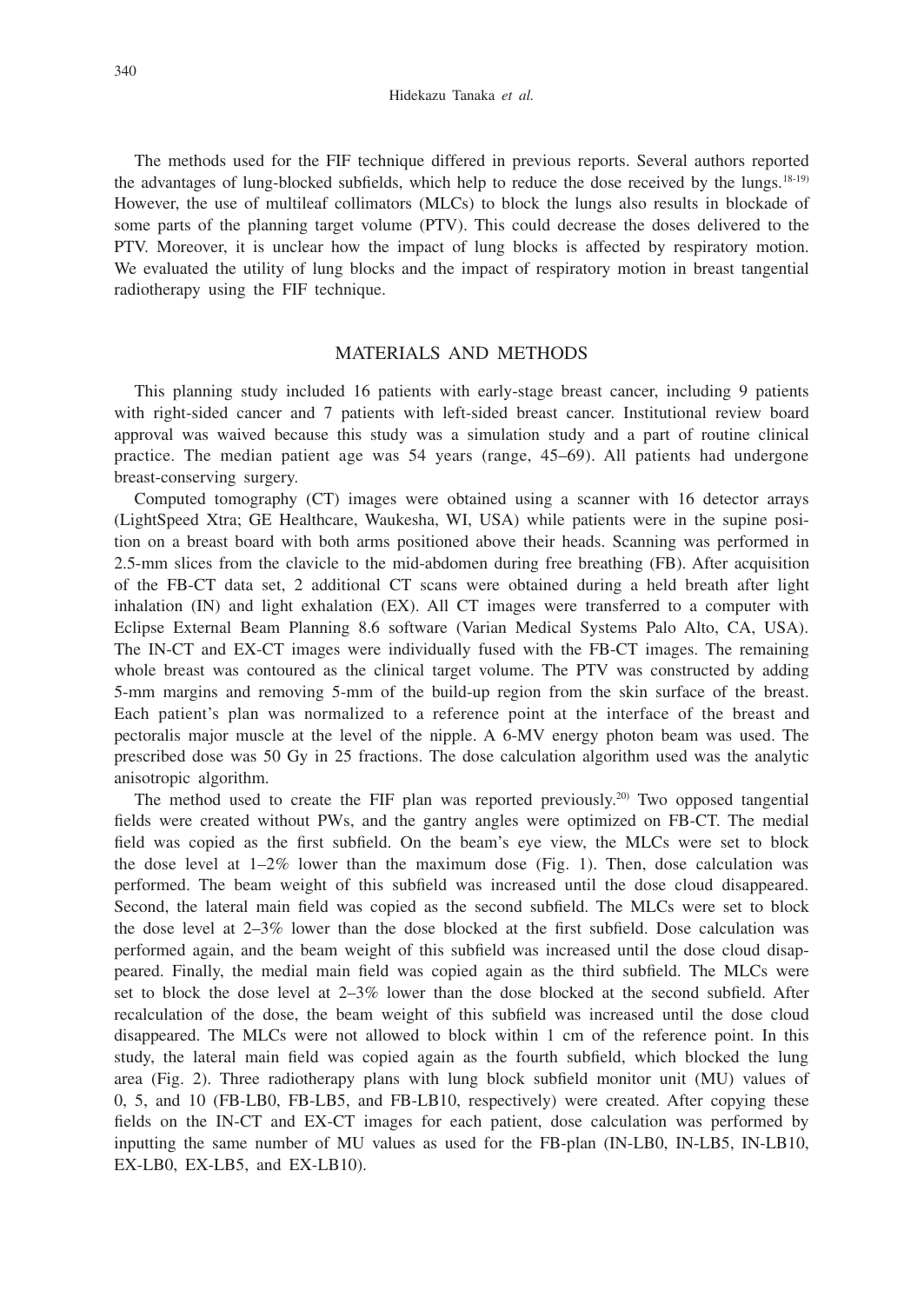

**Fig. 1** Beam's eye view of the typical subfield

Multileaf collimators were manipulated to shield the areas of the breast receiving any dose on beam's eye view. The blocked isodose cloud is presented in white.



**Fig. 2** Beam's eye view of the lung-blocked subfield

Multileaf collimators were manipulated to shield the lung parenchyma on beam's eye view. The ipsilateral lung is presented in dark blue.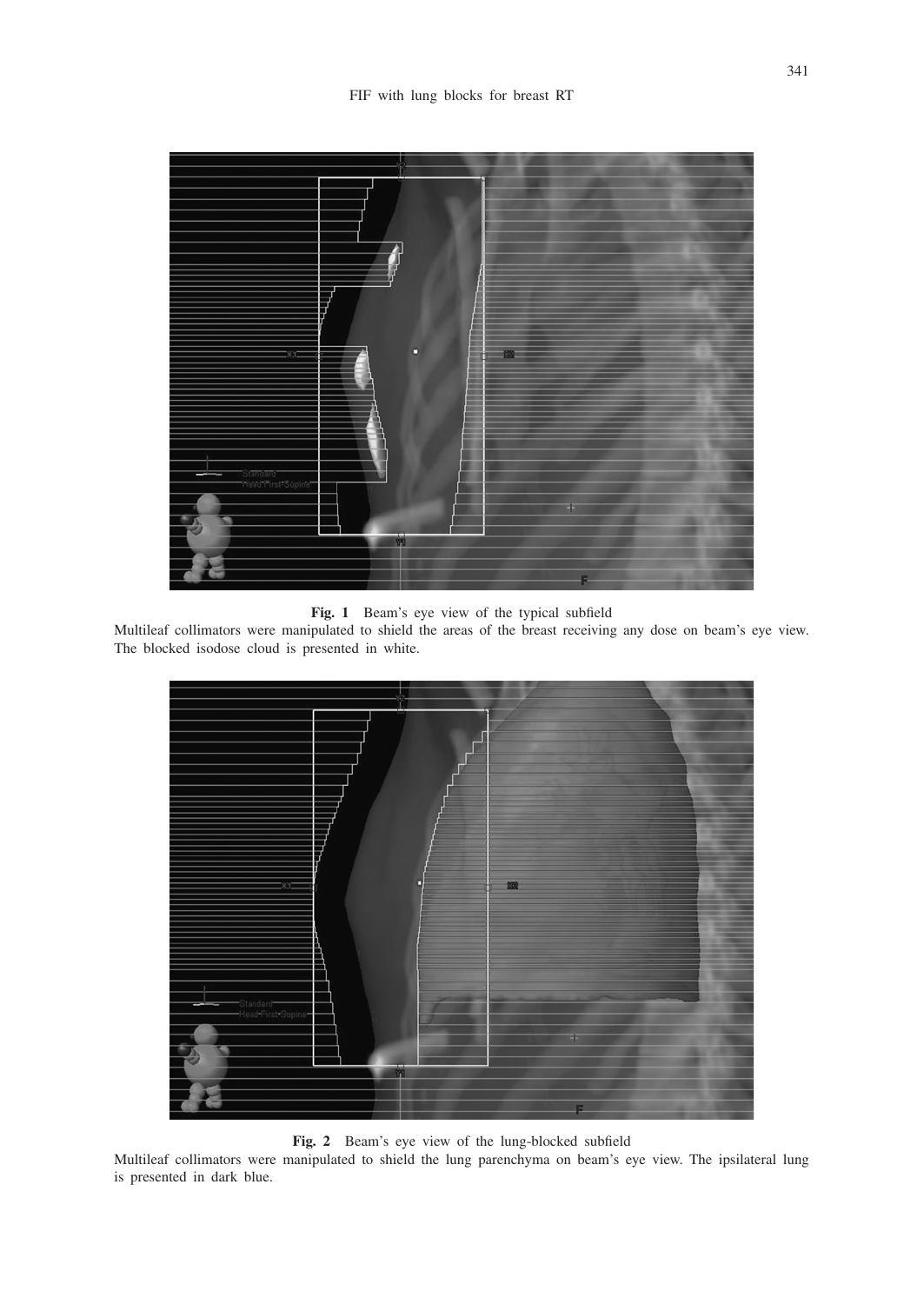Hidekazu Tanaka *et al.*

A dose volume histogram was calculated for each patient. The volumes of the ipsilateral lung receiving 20, 30, and 40 Gy (V20Gy, V30Gy, and V40Gy, respectively) were calculated. The volumes of the PTV receiving 100 and 95% of the prescription dose (V100% and V95%, respectively) and the mean dose (Dmean) to the PTV were also calculated. The amounts of change in the IN-plan and EX-plan from the FB-plan were evaluated. Dosimetric parameters were compared using the Wilcoxon signed-rank test. A *p*-value less than 0.05 was considered to indicate a statistically significant difference.

### RESULTS

The V20Gy, V30Gy, and V40Gy values of the ipsilateral lung are shown in Table 1. These parameters were significantly decreased by the addition of lung blocks in each respiratory phase. The V100%, V95%, and Dmean values of the PTV are presented in Table 2. These parameters were also significantly decreased by the addition of lung blocks in each respiratory phase. The dose parameters of the PTV in the IN-plan were larger compared to those in the FB-plan. This finding is attributable to the movement of the PTV toward the anterior direction, which is included in the radiation field in the inspiration phase. The extent of the increase was significantly larger in the LB5-plan than in the LB0-plan (Table 3). Moreover, the extent of the increase in the LB10-plan was significantly larger than that in the LB0-plan (Table 3).

**Table 1** Average dose parameters of the ipsilateral lung during each breathing phase.

|                           | FB <sup>a</sup> |                  | IN <sup>b</sup>                                                                        |      |                   |      | $EX^c$         |                 |
|---------------------------|-----------------|------------------|----------------------------------------------------------------------------------------|------|-------------------|------|----------------|-----------------|
|                           | $L$ B $Od$      |                  | $L B 5^d$ $L B 10^d$ $L B 0^d$ $L B 5^d$ $L B 10^d$ $L B 0^d$ $L B 10^d$ $L B 10^d$    |      |                   |      |                |                 |
| V20Gy <sup>e</sup> $(\%)$ | 15.1            |                  | $15.0^{\text{f}}$ $14.9^{\text{f}}$ $19.4$ $19.3^{\text{f}}$ $19.2^{\text{f}}$ $14.8$  |      |                   |      | $14.7^{\rm f}$ | $14.6^{\rm f}$  |
| V30Gy <sup>e</sup> $(\%)$ | 12.9            |                  | $12.7^{\mathrm{f}}$ $12.6^{\mathrm{f}}$ $17.0$ $16.9^{\mathrm{f}}$ $16.7^{\mathrm{f}}$ |      |                   | 12.5 | $12.4^{\rm f}$ | $12.2^{\rm f}$  |
| V40Gy <sup>e</sup> $(\%)$ | 9.4             | 8.8 <sup>f</sup> | 8.2 <sup>f</sup>                                                                       | 12.8 | $12.3^f$ $11.7^f$ | 9.0  | $8.5^{\rm f}$  | 7 <sub>qf</sub> |

<sup>a</sup> FB = free breathing;  $\frac{1}{2}$  IN = light inhalation;  $\frac{1}{2}$  EX = light exhalation;  $\frac{1}{2}$  LB0, LB5, and LB10 = radiotherapy plan with lung-blocked subfield monitor unit values of 0, 5, and 10, respectively; e V20Gy, V30Gy, and V40Gy = volumes of the ipsilateral lung receiving at least 20, 30 and 40 Gy <sup>f</sup> significantly smaller than that in the LB0-plan in each breathing phase

Table 2 Average dose parameters of the PTV<sup>a</sup> during each breathing phase.

|                           | FB <sup>b</sup> | IN <sup>c</sup>   |                   |                  | $EX^d$            |                                |      |                         |                   |
|---------------------------|-----------------|-------------------|-------------------|------------------|-------------------|--------------------------------|------|-------------------------|-------------------|
|                           | $L^{\text{B}}$  | $L\cdot B5^e$     | LB10 <sup>e</sup> | LBO <sup>e</sup> |                   | $L B 5^e$ $L B 10^e$ $L B 0^e$ |      | $L\text{B}5^{\text{e}}$ | $L \cdot B 10^e$  |
| V100% <sup>f</sup> (%)    | 62.7            | $57.2^{\rm h}$    | 52.3 <sup>h</sup> | 64.9             | $62.5^{\rm h}$    | 59.0 <sup>h</sup>              | 62.3 | 56.6 <sup>h</sup>       | 52.0 <sup>h</sup> |
| $V95\%$ <sup>f</sup> (%)  | 93.2            | 90.7 <sup>h</sup> | 87.1 <sup>h</sup> | 95.8             | 95.2 <sup>h</sup> | 94.3 <sup>h</sup>              | 92.8 | 90.3 <sup>h</sup>       | 86.5 <sup>h</sup> |
| Dmean <sup>g</sup> $(Gy)$ | 50.3            | 50.1 <sup>h</sup> | 50.0 <sup>h</sup> | 50.5             | 50.3 <sup>h</sup> | 50.2 <sup>h</sup>              | 50.3 | 50.1 <sup>h</sup>       | 49.8 <sup>h</sup> |

<sup>a</sup> PTV = planning target volume; <sup>b</sup> FB = free breathing;  $\textdegree$  IN = light inhalation;  $\textdegree$  EX = light exhalation; <sup>e</sup> LB0, LB5, and LB10 = radiotherapy plan with lung-blocked subfield monitor unit values of 0, 5, and 10, respectively; f V100% and V95% = percentage of the PTV receiving at least 100 and 95% of the prescription dose, respectively;  $\epsilon$  Dmean = mean dose of the PTV

h significantly smaller than that in the LB0-plan in each breathing phase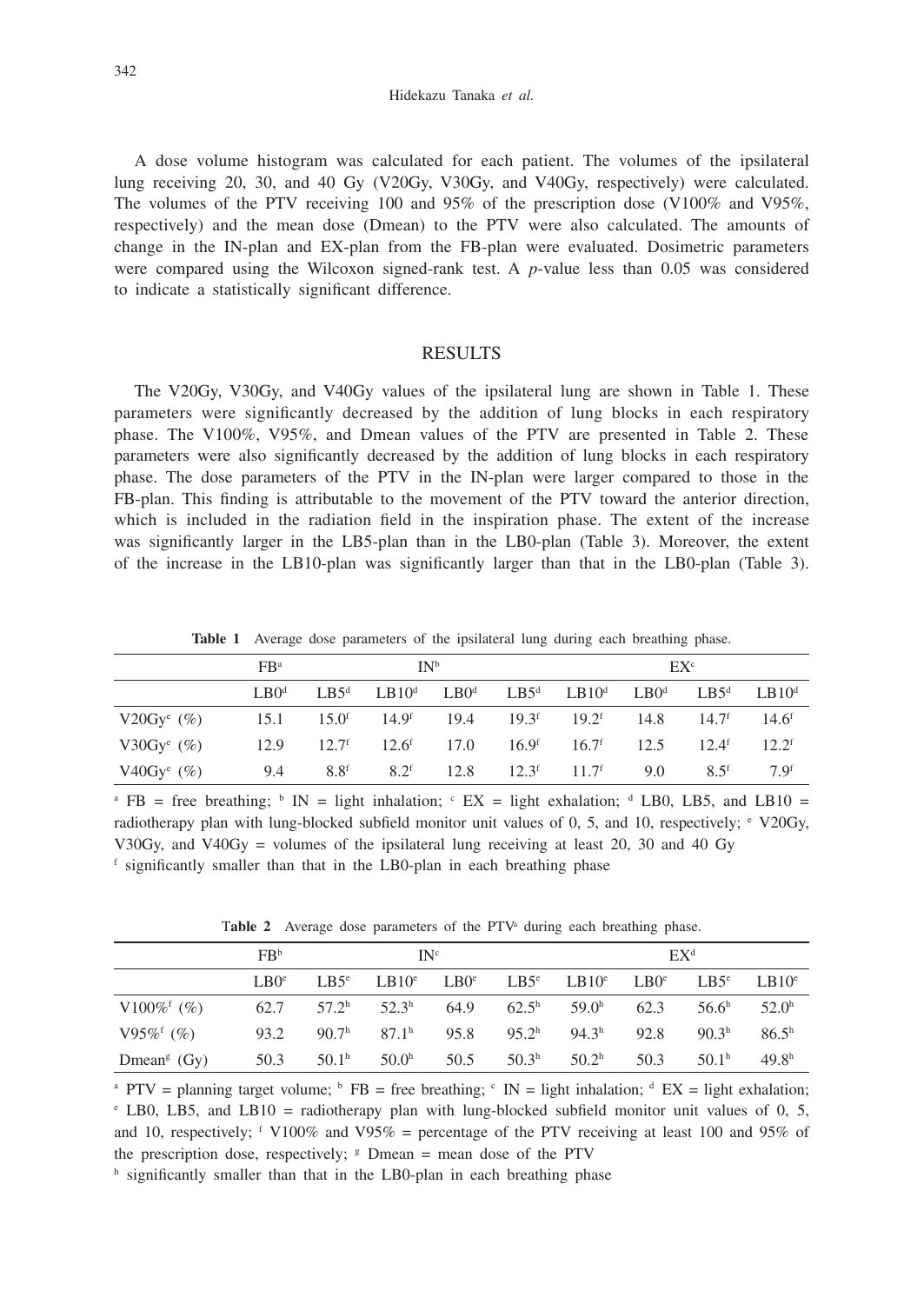From another perspective, the extent of the decrease of the dose parameters of the PTV in the LB5-plan and LB10-plan from those in the LB0-plan was significantly smaller in the IN-plan than in the FB-plan (Table 4, 5).

|                          | $L$ B $0d$ | $L$ B5 <sup>d</sup> | LB10 <sup>d</sup> |
|--------------------------|------------|---------------------|-------------------|
| V100% $\frac{6}{6}$ (%)  | 2.1        | 5.2 <sup>g</sup>    | 6.7 <sup>g</sup>  |
| $V95\%$ <sup>e</sup> (%) | 2.7        | 4.5 <sup>g</sup>    | 7.2 <sup>g</sup>  |
| Dmean <sup>f</sup> (Gy)  | 0.12       | $0.23$ <sup>g</sup> | 0.27 <sup>g</sup> |

**Table 3** Extent of increase of the dose parameters of the PTV<sup>a</sup> from  $FB<sup>b</sup>$ -plan to IN<sup>c</sup>-plan.

<sup>a</sup> PTV = planning target volume;  $\overline{P}$  FB = free breathing;  $\overline{C}$  IN = light inhalation; <sup>d</sup> LB0, LB5, and LB10 = radiotherapy plan with lung-blocked subfield monitor unit values of 0, 5, and 10, respectively;  $\degree$  V100% and V95% = percentage of the PTV receiving at least 100 and 95% of the prescription dose, respectively;  $f$  Dmean = mean dose of the PTV

<sup>g</sup> significantly larger than that in the LB0-plan

|                                      | FB <sup>c</sup> | IN <sup>d</sup>      |
|--------------------------------------|-----------------|----------------------|
| V100% $^{\circ}$ (%)                 | $-5.5$          | $-2.3^{\circ}$       |
| $V95\%$ <sup>e</sup> (%)             | $-2.4$          | $-0.38$              |
| Dmean <sup><math>f</math></sup> (Gy) | $-0.62$         | $-0.15$ <sup>g</sup> |

**Table 4** Extent of decrease of the dose parameters of the PTV<sup>a</sup> from LB0<sup>b</sup>-plan to LB5<sup>b</sup>-plan.

<sup>a</sup> PTV = planning target volume;  $\frac{b}{c}$  LB0 and LB5 = radiotherapy plan with lung-blocked subfield monitor unit values of 0 and 5, respectively;  $\epsilon$  FB = free breathing;  $\epsilon$  IN = light inhalation;  $\epsilon$  V100% and  $V95\%$  = percentage of the PTV receiving at least 100 and 95% of the prescription dose, respectively;  $f$  Dmean = mean dose of the PTV

<sup>g</sup> significantly larger than that in the FB-plan

**Table 5** Extent of decrease of the dose parameters of the PTV<sup>a</sup> from LB0<sup>b</sup>-plan to LB10<sup>b</sup>-plan.

|                                      | FB <sup>c</sup> | IN <sup>d</sup>      |
|--------------------------------------|-----------------|----------------------|
| $V100\%$ <sup>e</sup> (%)            | $-10.5$         | $-5.9^{\circ}$       |
| $V95\%$ <sup>e</sup> (%)             | $-6.1$          | $-0.5^g$             |
| Dmean <sup><math>f</math></sup> (Gy) | $-1.57$         | $-0.29$ <sup>g</sup> |

<sup>a</sup> PTV = planning target volume; <sup>b</sup> LB0 and LB10 = radiotherapy plan with lung-blocked subfield monitor unit values of 0 and 5, respectively;  $\epsilon$  FB = free breathing;  $\epsilon$  IN = light inhalation;  $\epsilon$  V100% and  $V95\%$  = percentage of the PTV receiving at least 100 and 95% of the prescription dose, respectively;  $f$  Dmean = mean dose of the PTV

 $\frac{g}{g}$  significantly larger than that in the FB-plan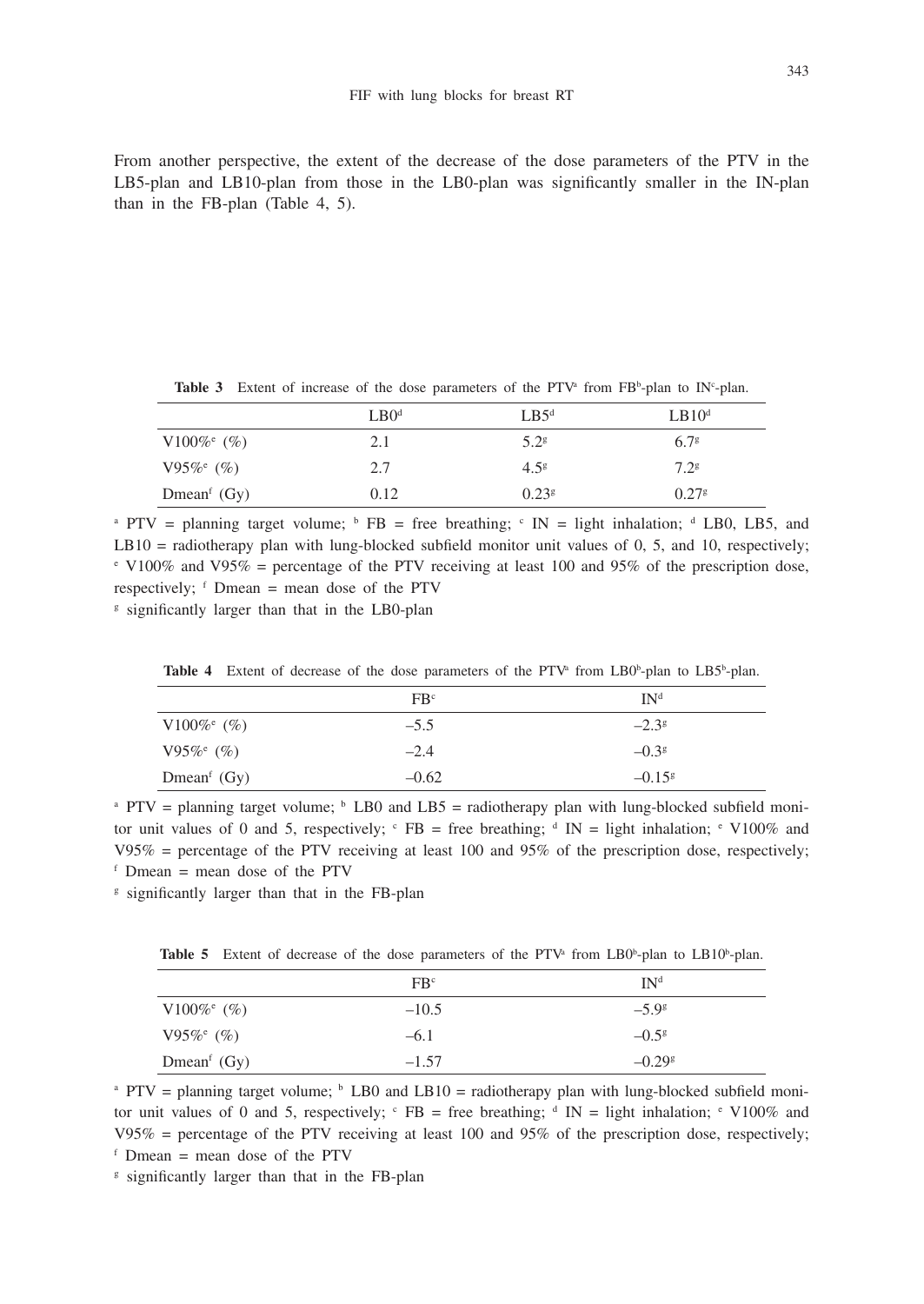#### DISCUSSION

In breast tangential radiotherapy, the use of the FIF technique can improve the dose distribution compared with the use of  $PWs^{4-16}$ . The FIF technique is used widely in breast tangential radiotherapy. The methods used for the FIF technique differed in published reports. Several studies reported the use of lung-blocked subfields. Yang reported that lung doses could be reduced in FIF with lung blocks.18) However, the dose to the PTV was decreased by the addition of lung blocks. Kestine also reported the usefulness of lung blocks.<sup>19)</sup> Cao reported a method of using lung blocks in the FIF technique.<sup>21)</sup> However, the study did not compare the results with those of a method lacking lung blocks. Although Vicini also reported a method using lung blocks, the lung doses were not evaluated.<sup>22)</sup>

In our study, lung blocks were useful for reducing the dose delivered to the lungs, but a simultaneous decrease in the PTV was observed. However, the amount by which the PTV doses increase in the IN-plan compared to that in the FB-plan was significantly larger in the LB5-plan and LB10-plan than in the LB0-plan. The PTV dose may have been partially supplemented in the inspiratory phase. In the typical subfield, the PTV moves toward the MLCs that are blocking the high-dose region in the inspiratory phase, resulting in an increase of the blocked area in the PTV. On the contrary, the PTV moves away from the region blocked by the MLCs in the lung-blocked subfield. Thereby, a leaf margin is provided around the PTV unintentionally.

In practice, the doses received by the lungs are unexpectedly large owing to the deformation of the breast after surgery in addition to deformation of the thoracic cavity. The FIF technique with lung blocks is useful only for these patients. This technique should not be applied in the general population.

#### ACKNOWLEDGEMENTS

The authors thank all staff members at division of radiation oncology, Gifu University Hospital for their valuable support. The authors declare that there is no conflict of interests regarding the publication of this paper.

#### **REFERENCES**

- 1) Clarke M, Collins R, Darby S, Davies C, Elphinstone P, Evans E, Godwin J, Gray R, Hicks C, James S, MacKinnon E, McGale P, McHugh T, Peto R, Taylor C, Wang Y. Early Breast Cancer Trialists' Collaborative Group (EBCTCG). Effects of radiotherapy and of differences in the extent of surgery for early breast cancer on local recurrence and 15-year survival: An review of the randomized trial. *Lancet*, 2005; 366: 2087–2106.
- 2) Fisher B, Anderson S, Bryant J, Margolese RG, Deutsch M, Fisher ER, Jeong JH, Wolmark N. Twenty-year follow-up of a randomized trial comparing total mastectomy, lumpectomy, and lumpectomy plus irradiation for the treatment of invasive breast cancer. *N Engl J Med*, 2002; 347: 1233–1241.
- 3) Sautter-Bihl ML, Sedlmayer F, Budach W, Dunst J, Feyer P, Fietkau R, Haase W, Harms W, Rödel C, Souchon R, Wenz F, Sauer R. One life saved by four prevented recurrences? : Update of the early breast cancer trialists confirms: postoperative radiotherapy improves survival after breast conserving surgery. *Strahlenther Onkol*, 2012; 188: 461–463.
- 4) Murthy KK, Sivakumar SS, Davis CA, Ravichandran R, El Ghamrawy K. Optimization of dose distribution with multi-leaf collimator using field-in-field technique for parallel opposing tangential beams of breast cancers. *J Med Phys*, 2008; 33: 60–63.
- 5) Prabhakar R, Julka PK, Rath GK. Can field-in-field technique replace wedge filter in radiotherapy treatment planning: a comparative analysis in various treatment sites. *Australas Phys Eng Sci Med*, 2008; 31: 317–324.
- 6) Ohashi T, Takeda A, Shigematsu N, Fukada J, Sanuki N, Amemiya A, Kubo A. Dose distribution analysis